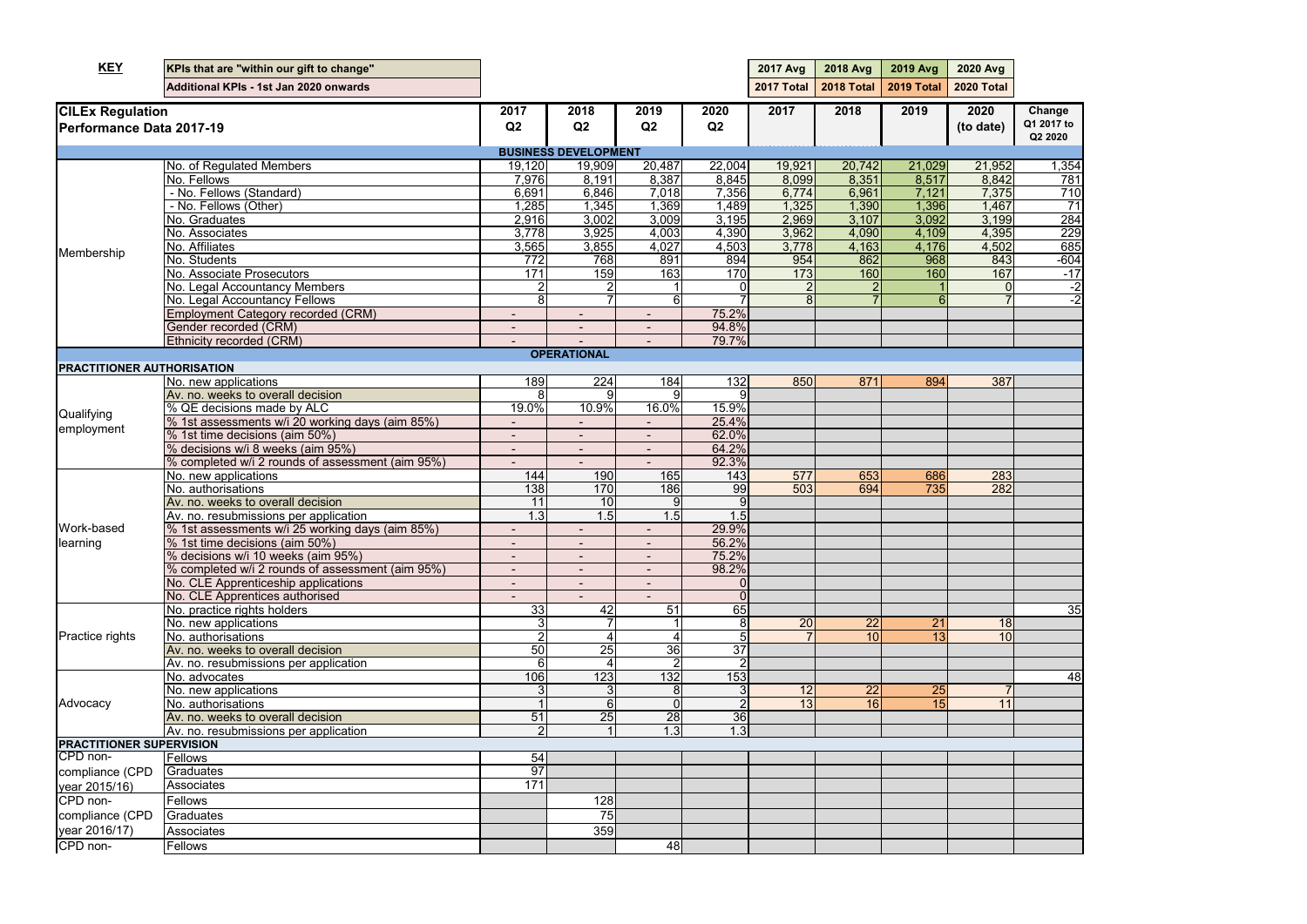| <b>KEY</b>                                          | KPIs that are "within our gift to change"                                      |                                       |                  |                          |                         | <b>2017 Avg</b> | 2018 Avg                 | 2019 Avg       | <b>2020 Avg</b>   |                       |
|-----------------------------------------------------|--------------------------------------------------------------------------------|---------------------------------------|------------------|--------------------------|-------------------------|-----------------|--------------------------|----------------|-------------------|-----------------------|
|                                                     | Additional KPIs - 1st Jan 2020 onwards                                         |                                       |                  |                          |                         | 2017 Total      | <b>2018 Total</b>        | 2019 Total     | <b>2020 Total</b> |                       |
|                                                     |                                                                                | 2017                                  | 2018             | 2019                     | 2020                    | 2017            | 2018                     | 2019           | 2020              | Change                |
| <b>CILEx Regulation</b><br>Performance Data 2017-19 |                                                                                | Q2                                    | Q2               | Q2                       | Q2                      |                 |                          |                | (to date)         | Q1 2017 to<br>Q2 2020 |
| compliance (CPD                                     | Graduates                                                                      |                                       |                  | 95                       |                         |                 |                          |                |                   |                       |
| year 2017/18)                                       | Associates                                                                     |                                       |                  | 384                      |                         |                 |                          |                |                   |                       |
| CPD non-                                            | Fellows                                                                        |                                       |                  |                          | 377                     |                 |                          |                |                   |                       |
| compliance (CPD                                     | Graduates                                                                      |                                       |                  |                          | 385                     |                 |                          |                |                   |                       |
| year 2018/19)                                       | Associates                                                                     |                                       |                  |                          | 867                     |                 |                          |                |                   |                       |
| <b>ENTITY AUTHORISATION</b>                         |                                                                                |                                       |                  |                          |                         |                 |                          |                |                   |                       |
| <b>Applications</b>                                 | No. authorised entities                                                        | 8                                     | 13               | 18                       | 20                      |                 |                          |                |                   | 12                    |
|                                                     | No. new applications                                                           |                                       |                  |                          |                         |                 | 3                        | 9              |                   |                       |
|                                                     | No. authorisations                                                             |                                       |                  | 3                        | O                       |                 | $\overline{\mathcal{P}}$ | 5              |                   |                       |
|                                                     | No. renewals authorised                                                        |                                       | 3                | 2                        | 5                       |                 | 9                        | $\overline{9}$ |                   |                       |
|                                                     | Av. no. weeks to decision (application)                                        | 15                                    | 5                | 5                        |                         |                 |                          |                |                   |                       |
|                                                     | Av. no. resubmissions per application                                          |                                       |                  |                          |                         |                 |                          |                |                   |                       |
|                                                     | No. entity complaints                                                          | $\overline{\phantom{a}}$              | $\blacksquare$   | $\overline{\phantom{a}}$ | 01                      |                 |                          |                |                   |                       |
|                                                     | No. ABS                                                                        |                                       |                  |                          | ΩI                      |                 |                          |                |                   |                       |
| <b>ENTITY SUPERVISION</b>                           |                                                                                |                                       |                  |                          |                         | ΩI              |                          |                |                   |                       |
| Intervention<br><b>CLIENT PROTECTION</b>            | % effected within 2 working days                                               | $\Omega$                              | $\overline{0}$   | $\overline{0}$           | $\overline{\mathbf{0}}$ |                 | $\Omega$                 | $\Omega$       | 0                 |                       |
|                                                     | No. new claims received                                                        |                                       | $\Omega$         | $\mathbf 0$              | ΩI                      |                 | $\Omega$                 | O              | $\Omega$          |                       |
|                                                     | % disposed by delegated powers                                                 |                                       |                  |                          |                         |                 |                          |                |                   |                       |
| Compensation                                        | Av. no. weeks to delegated decision                                            |                                       |                  |                          |                         |                 |                          |                |                   |                       |
| claims                                              | % referred to Adjudicator                                                      |                                       |                  |                          |                         |                 |                          |                |                   |                       |
|                                                     | Av. no. weeks to decision by Adjudicator                                       |                                       |                  |                          |                         |                 |                          |                |                   |                       |
| <b>ENFORCEMENT</b>                                  |                                                                                |                                       |                  |                          |                         |                 |                          |                |                   |                       |
|                                                     | No. new declarations                                                           | 53                                    | 28               | 65                       | 57                      | 590             | 692                      | 495            | 526               |                       |
| <b>Prior conduct</b>                                | No. live cases                                                                 | 63                                    | $\overline{123}$ | 53                       | 150                     | 89              | 125                      | 85             | 209               |                       |
|                                                     | % disposal by delegated decision                                               | 60%                                   | 75%              | 91%                      | 80%                     |                 |                          |                |                   |                       |
| declarations                                        | Av. no. weeks to delegated decision                                            |                                       | 5                | 8                        |                         |                 |                          |                |                   |                       |
|                                                     | Av. no. weeks to disposal by PCP                                               | 22                                    | $\overline{20}$  | $\overline{24}$          | $\overline{24}$         |                 |                          |                |                   |                       |
|                                                     | No. new complaints                                                             | 14                                    | 26               | $\overline{23}$          | 14                      | 42              | 65                       | 57             | 34                |                       |
|                                                     | No. live cases                                                                 | 36                                    | 51               | 57                       | 76                      | 39              | 49                       | 58             | 74                |                       |
|                                                     | % disposal by delegated decision                                               | 1.4%                                  | 1.0%             | 3.0%                     | 4.9%                    |                 |                          |                |                   |                       |
|                                                     | Av. no. weeks to delegated decision                                            | 84                                    | 69               | 54                       | 37                      |                 |                          |                |                   |                       |
| Conduct                                             | Target: Initial Assessment 100% in 1 month<br>Av. no. weeks to disposal by PCP | $\overline{42}$                       | $\overline{41}$  | 44                       | 87%<br>47               |                 |                          |                |                   |                       |
|                                                     | Target: Initial Outcome 80% in 9 months                                        |                                       |                  |                          |                         |                 |                          |                |                   |                       |
| complaints                                          | Target: Initial Outcome 100% in 12 months                                      |                                       |                  |                          |                         |                 |                          |                |                   |                       |
|                                                     | Av. no. weeks to disposal by DT                                                | 64                                    | 63               | 62                       | 67                      |                 |                          |                |                   |                       |
|                                                     | Target: PCP to DT 65% in 6 months                                              |                                       |                  | ٠                        |                         |                 |                          |                |                   |                       |
|                                                     | Target: PCP to DT 100% in 9 months                                             |                                       |                  |                          |                         |                 |                          |                |                   |                       |
|                                                     | No. determinations by consent                                                  | $\Omega$                              | $\Omega$         | $\Omega$                 | $\Omega$                | 3 <sup>l</sup>  |                          | $\overline{0}$ | 0                 |                       |
|                                                     |                                                                                | <b>RESOURCES AND BUSINESS SUPPORT</b> |                  |                          |                         |                 |                          |                |                   |                       |
| <b>CUSTOMER SERVICE</b>                             |                                                                                |                                       |                  |                          |                         |                 |                          |                |                   |                       |
|                                                     | No. stage 1 complaints (corporate)                                             | 3                                     |                  |                          |                         |                 | 13                       |                | $\overline{2}$    |                       |
| Corporate<br>complaints                             | % response within 15 working days                                              | 33%                                   | 50%              | 100%                     | 0%                      |                 |                          |                |                   |                       |
|                                                     | % stage 1 complaints upheld                                                    | 33%                                   | 50%              | $0\%$                    | 100%                    |                 |                          |                |                   |                       |
|                                                     | No. stage 2 complaints (corporate)                                             |                                       |                  | $\mathbf 0$              | O                       |                 |                          | 0              |                   |                       |
|                                                     | % response within 20 working days                                              |                                       | 0%               | $\blacksquare$           | $\blacksquare$          |                 |                          |                |                   |                       |
|                                                     | % stage 2 complaints upheld                                                    |                                       | $\overline{0\%}$ | $\sim$                   | $\sim$                  |                 |                          |                |                   |                       |
| <b>COMMUNICATIONS</b>                               |                                                                                |                                       |                  |                          |                         |                 |                          |                |                   |                       |
|                                                     | No. CILEx Regulation website users                                             | 9,580                                 | 13,343           | 16,104                   | 42,104                  | 45,092          | 57,601                   | 77,209         | 57,333            | 30,787                |
|                                                     | No. CILEx Regulation website sessions                                          | 17,465                                | 23,346           | 27,786                   | 47,973                  | 78,245          | 98,705                   | 126,762        | 75,320            | 28,637                |
| Website                                             | No. Regulation Matters users                                                   |                                       | 2,073            | 2,265                    | 1,069                   | 4,003           | 7,327                    | 7,683          | 2,296             | $-674$                |